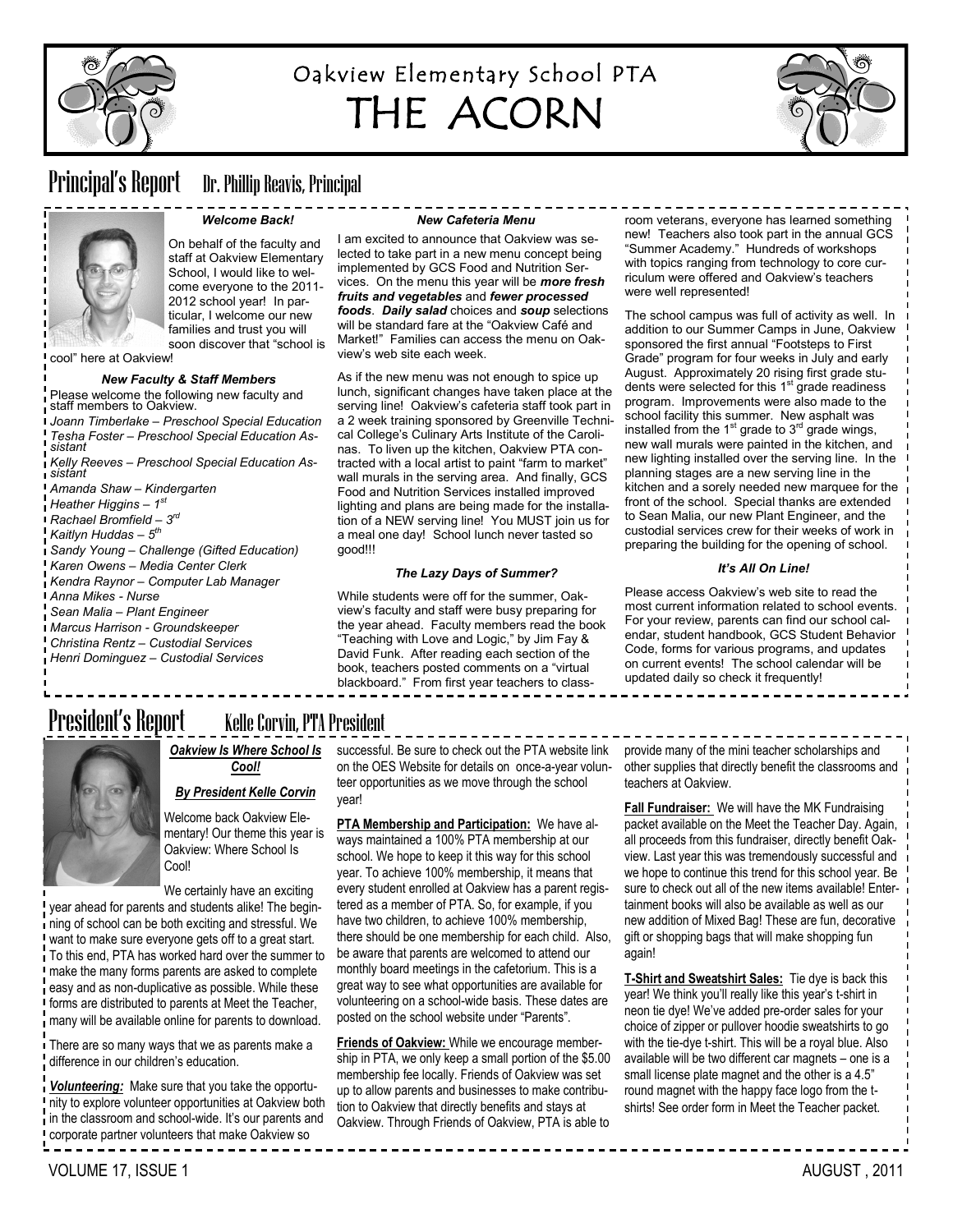## Volunteers Nicole Westmoreland and Mindy Kupec, Co-Chairs

Welcome back to another exciting year of volunteering at Oakview Elementary *"Where School is Cool!"* Even if you have not been involved in the past, it is never too late to start! Volunteering is a great way to learn more about Oakview and meet other parents while helping out our school. We can benefit from any amount of your time, whether it is 15 minutes after morning carpool or a yearlong commitment as a classroom *Room Coordinator.* Oakview has a volunteer opportunity for everyone!

#### **How can you sign-up to be a volunteer at Oakview?**

You will have many opportunities during the first few weeks of school to identify the volunteer opportunities that most interest you.

Look for the bright green *Volunteer Opportunities Form* that was included in the *Welcome Back*  packet your child received at *Meet the Teacher.* It lists lots of ways you can get involved in and out of the classroom. Please take the time to fill in the items that interest you and *promptly* return to your child's teacher.

To learn more about the volunteering at our school, please join us at the *Volunteer Breakfast* on **Friday, August 26 at 9:00am** in the cafetorium. This is a great morning to catch up with friends, meet new ones, and learn more about

how you can get involved at Oakview.

If you are interested in being a *Room Coordinator*, please indicate so on the *bright pink form* also included in the *Welcome Back* packet. *The Room Coordinator Breakfast* will be held **Tuesday, September 6, at 9:00am** in the cafetorium.

When you visit your child's classroom during Oakview's *Open House and Curriculum Night* on **Thursday, August 25,** you can sign-up for various classroom volunteer opportunities.

Introducing the *Volunteer Committee:*

Nicole Westmoreland (Volunteer Co-Chair) [nicolew1@charter.net](mailto:nicolew1@charter.net)

Mindy Kupec (Volunteer Co-Chair) mindykupec@gmail.com

Jen Pestrak (Kindergarten GLC) [robertpestrak@bellsouth.net](mailto:robertpestrak@bellsouth.net) 

Kimberly Masters (1<sup>st</sup> Grade GLC) [mastersf@bellsouth.net](mailto:mastersf@bellsouth.net)

Jennifer Cook (2<sup>nd</sup> Grade GLC) [billjennifer@bellsouth.net](mailto:billjennifer@bellsouth.net)

Maggie Taylor (3<sup>rd</sup> Grade GLC) [wagtaylor@msn.com](mailto:wagtaylor@msn.com)

Cyndi Jennings  $(4<sup>th</sup>$  Grade GLC) [cyndi.jennings@att.net](mailto:cyndi.jennings@att.net)

Kathy Reed  $(5<sup>th</sup>$  grade GLC) [kathyreed05@gmail.com](mailto:kathyreed05@gmail.com)

TBD (Related Arts Coordinator)

We look forward to volunteering with you. Thank you!



# Membership Cindy Babatunde and Pam Harris, Co-Chairs

Welcome back to the 2011-2012 school year. The PTA Membership and Friends of Oakview campaign will begin on August  $15<sup>th</sup>$  and continue until September 16th.

Last year, we reached 100% membership in the first several days of school. Our goal is to have each child represented by a PTA member. The cost of a PTA membership is \$5.00 per member, with a portion going to the National and State PTA and a small portion staying at Oakview. For the first time in over five years the PTA membership dues are increasing as a result of the National PTA raising dues as well.

Help your child's classroom by sending in your Membership form as soon as possible. All students will be receiving a coupon for Chick-Fil-A for joining the PTA. Also, the first class in each grade

to receive 100% membership will receive a frozen ter, The Acorn, and on the Wall of Friends in the yogurt party at lunch!

When you give to the Friends of Oakview, 100% of this money stays at Oakview and is spent on specific needs in the current school year. In the past this money has gone toward the security system, playground equipment, Fossil Fun Days, mini grants for teachers and various other items that directly impact our children. Last year, over \$11,000 was raised and this year let's raise even more money for our kids. This year, all money raised will go towards classroom technology upgrades and related accessories, as well as, supporting the Healthy School Initiative.

Individuals, families or businesses with a cumulative donation of \$50 or more for the current school year will be listed in Oakview's monthly newslet-

Oakview lobby. Remember your donation to The Friends of Oakview fund is tax deductible. Also, your employer may have a matching gifts program that will match your donation.

Thank you again for your generous support and participation!

If you have questions about PTA Membership or the Friends of Oakview program please feel free to contact us. Pam Harris (234-5755) or Cindy Babatunde (288-8065)



## Programs Michelle Rumple, Chair

Welcome to a brand new school year! Hope everyone had a great summer. We are excited about the many programs being offered for the 2011- 2012 school year. Oakview Elementary has been part of our community for 16 years! We are very proud of our award - winning school and the programs that make our school a great place for our

students to learn and grow.

Over the next few months more details will be provided for our upcoming programs. Breakfast For Dads, Reflections, Preschool Book Donations, Jingle Bell Drop, Culture Fest, and Fifth Grade Day. We welcome our new families and students and encourage you to volunteer and participate in many of our

school's activities. It is a great way to get to know our teachers, faculty, staff and other parents.

Please mark your calendars for August 25<sup>th</sup> and plan to meet your child's teacher on curriculum night and attend the PTA general meeting from 6:30-7:00 p.m.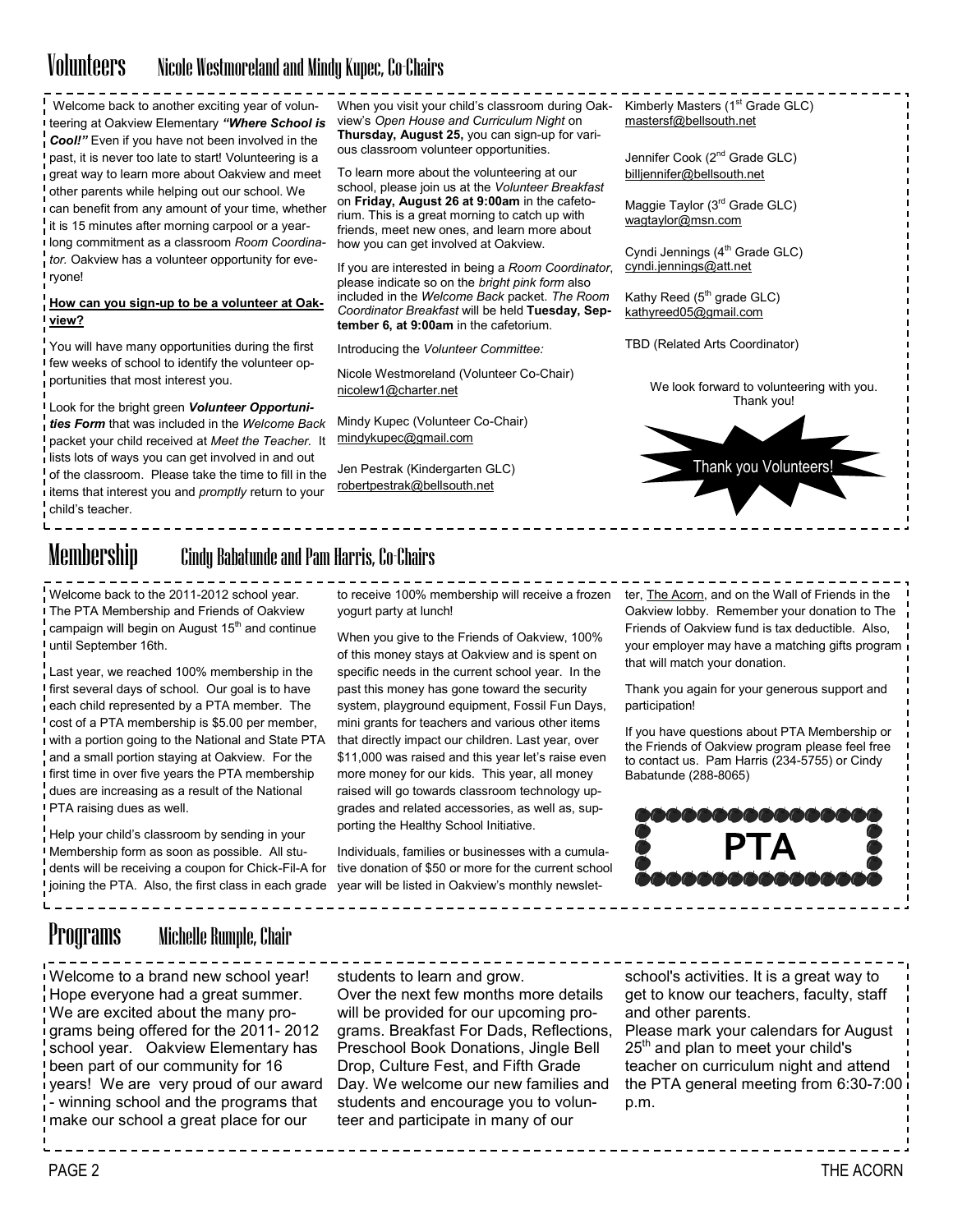## Ways and Means Michelle Inserillo and Melissa Pair, Co-Chairs

Welcome to the new school year.! We hope you will enjoy contributing to and participating in many of the fundraisers here this year. We want to thank all our Oakview families in advance for all that you do to make our school a success! We could not do it without you!

## **MINK AND COMPANY**

This fantastic catalog came home with you at Meet the Teacher. You will also find an additional catalog called Mixed Bag. This is a special addition we have been able to pass on to you this year. We hope you love it as much as we do! The deadline for both catalogs is Friday September 9, 2011. Please keep both checks and order forms separate. If you have any questions, please contact: **Kim McGrath 615-456-4455**

**Kim Cotty 234-0622**

### **ENTERTAINMENT BOOKS**

Entertainment Books will be sold again this year. You will have brought one home from Meet The Teacher. Please look through it; there are many, many pages of savings. The deadline for this fundraiser is Friday September 9, 2011. Please get your orders in as soon as possible.

**Kendall Hunter 676-9298**

## **SPIRIT WEAR**

Our T-shirts this year are very cool. They are Tie-dye and smiley faces – "Where School is Cool"! Don't forget to order yours!

Sweat Shirt Pre-orders will also be taken. The solid blue sweat shirts will be offered in a zipper front or a pullover, so take your pick!

**Cynthia Jennings 234-9848 Aimee Lonergan 676-0609**

#### **HOOTENANNY**

The Hootenanny is our favorite event of the season! This event is loved by all our children and run completely by volunteers. This is our Fall Festival filled with rides, food, and fun. If you would like to help out in any way please contact our Committee Chairs.

**Brianna Shaw (419)-343-610 Jean Scott 236-5587**

### **BINGO NIGHT**

Bingo Night will be bigger and better this year. We are combining the 3 previous Bingo Nights into 1 Big Bingo Night at the Hootenanny. Come to the Hootenanny and look for a great time at

Bingo! **Denise Gruidl 236-5156 Lorian Norris 297-5331 Stephanie Sobke 329-0740**



## **ELF SHELF**

Elf Shelf is a great fundraiser for our children to buy holiday gifts for their family members. If you would like to help make this day special any way you can, please contact our Co-Chairs. **Jill Murphy 329-1729 Amy Barresi 213-9614**

**Lisa Frazier 281-0499**

## **BOOSTERTHON**

The PTA has contracted with Boosterthon to host a fitness Run/Walk at Oakview this coming spring. More information will be available in January, so please don't forget to read your Acorn for dates and further details!

## **Trish Kolarik 552-1035**

### **RESTAURANT NIGHTS**

Don't forget to check the dates for Restaurant Nights. We will have Chick-fil-a and other local favorites. **Marianne Flythe 234-5547 Maggie Taylor 286-8351**

**Restaurant Nights Are Back Better Than Ever! 2011-2012**

This year we are excited to announce we have some new restaurants for our Restaurant Night fundraiser. **Brixx, Sticky Fingers and Sabrosos** will be joining our team! Back by popular demand is **Chick-fil-A**.

Twice a month, give yourself a break from cooking on those hectic school nights and help raise money for our

school at the same time. The restaurants will donate a percentage of our sales that night back to Oakview (be sure to let them know you are from Oakview). **Brixx**, on their day, will donate \$3 . per pizza sold to us during lunch and dinner! What a great and easy way to help our school while at the same time enjoying good food with friends and family. Be on the lookout for flyers or stickers coming home with your children with the restaurant night information.

Below are the restaurants participating:

- **Chick-fil-A on Woodruff Road only**
	- **Brixx in The Shops at Greenridge on Woodruff Road**
- **Sticky Fingers on Woodruff Road only**
- **Sabrosos on Woodruff Road**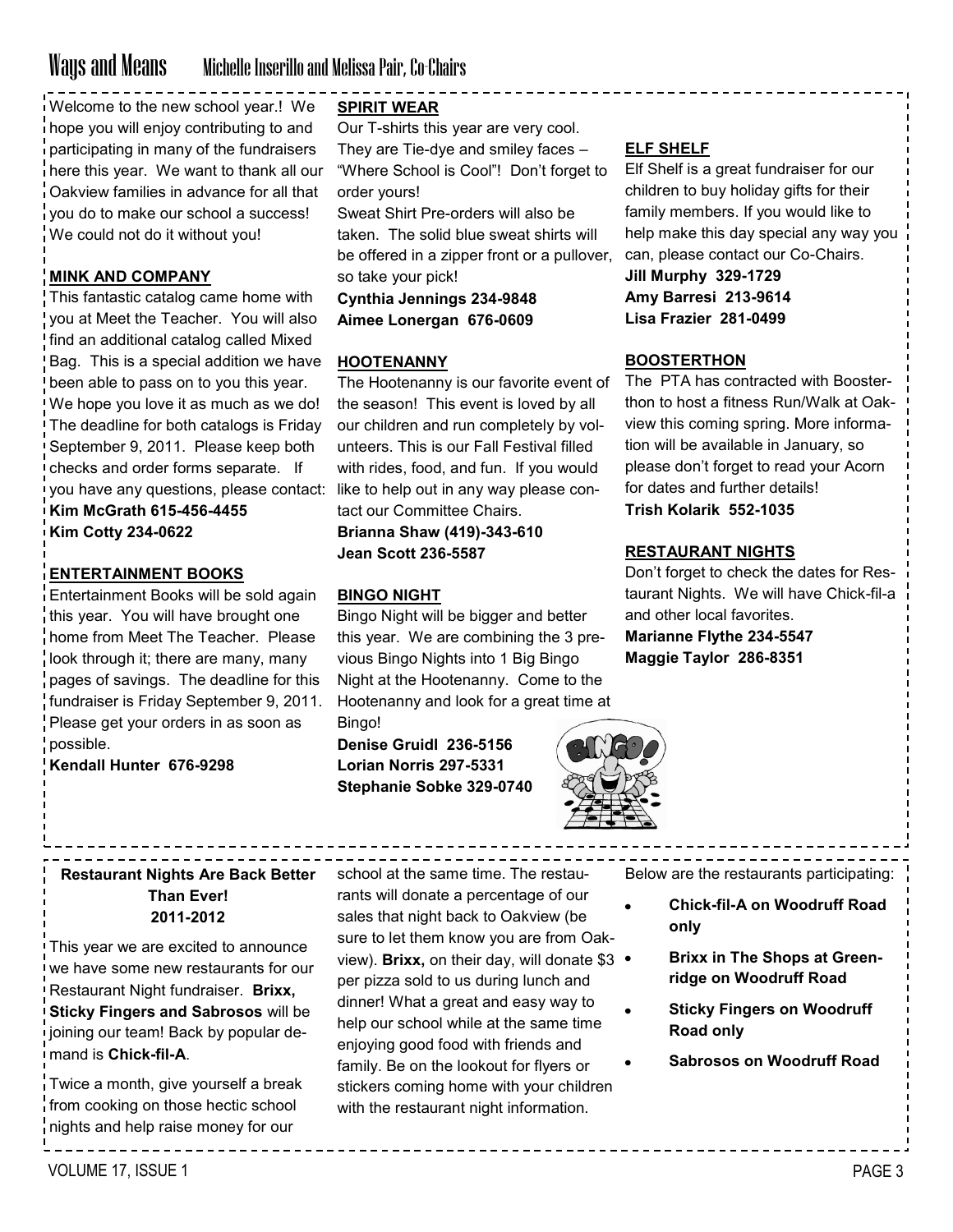# Legislative Updates Karen Akerhielm, Chair

|                                         | Over the course of the 2011-12 year, the | keep the Oakview community in-         | If you would like to serve on the Committee. |
|-----------------------------------------|------------------------------------------|----------------------------------------|----------------------------------------------|
| Oakview PTA Legislative Committee will: |                                          | formed about the budget and funding    | please contact me at Karenmti@aol.com        |
|                                         |                                          | challenges facing our schools; and,    |                                              |
| ۰.                                      | present information to Oakview fami- •   | provide overviews of the education     |                                              |
|                                         | lies, teachers and staff on local, state | policies of our elected officials, and |                                              |
|                                         | and federal education issues that        | host forums with our representatives.  |                                              |
|                                         | affect Oakview Elementary School;        |                                        |                                              |

New Families Julie Gilpin and Leslie Featherstone, Co-Chairs

## **You're Invited!**

Welcome to all new families at Oakview! If this is your family's first year at Oakview, please come to a **New Families Q & A** with our principal, Dr. Reavis, on **Friday, August 26** immediately following the Volunteer Breakfast**. The New Families Q & A** will be in Oakview's Media Center. You will be able to ask those burning questions and get straight answers about Oakview. We want your transition to Oakview to be the start of a great year.

## Hootenanny Fall Festival Cherie Bennett and Jean Scott, Co-chairs

SAVE THE DATE

**2011 HOOTENANNY** 

**FALL FESTIVAL**

**FRIDAY, NOVEMBER 4TH,** 

**4:30pm – 9:00pm**

The favorite event and largest fundraiser of the school year is the Family Festival which includes rides, games, cake walk, Bingo, and much more!

**PLEASE VOLUNTEER ONE HOUR AND DO-**

**NATE ONE ITEM** to help make this event a suc- Please come to the cafeteria to help with prep cess! Look for Volunteer & Donation sign-up sheets in your child's classroom during **Open House, Thursday, Aug. 25th.**

**COLLECTION BOXES** will be on the stage in the cafeteria beginning **Sept. 19TH.** If you would like to turn in your donation earlier, please put in the HOOTENANNY box in the PTA room.

**Volunteer Work Days…. Thursday & Friday, Oct. 19 & 20**, 8:00 AM-10:00 AM

work if you can!

Would you like to be a part of this great event?

Please email Brianna\_shaw@yahoo.com.